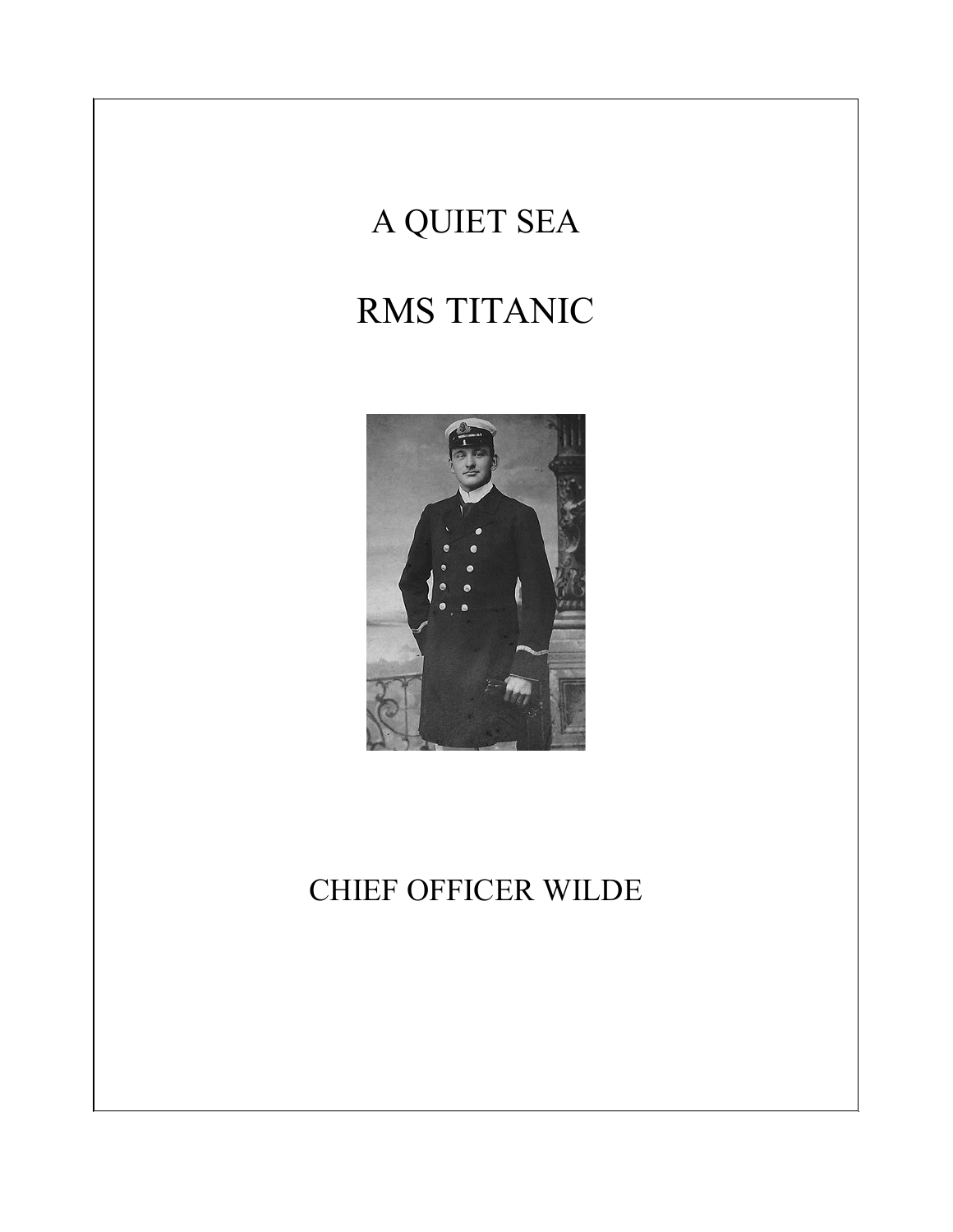## TITANIC'S CHIEF OFFICER



Henry Tingle Wilde Credit: Titanic officers

Henry T. Wilde was born to a middle-class family in 1872, north of Liverpool, England. He never met his father; the senior Wilde died several months before he was born. Wilde went to sea in 1889 aboard the windjammer Greystoke Castle, spending his 4-year apprenticeship on international voyages. He was promoted to Third Officer in 1893. After applying to the Board of Trade for his Second Officer's ticket, he passed his examinations and shipped as Third Officer on the iron square rigger Hornby Castle.



Hornby Castle Credit: Titanic Officers

Wilde switched from sail to steam shortly after, serving as Second Mate on a number of steamships before successfully passing his Master and Extra Master's examinations. Having earned these credentials, he applied to White Star Line in 1897 and joined the SS Cevic, a cargo and cattle carrier, as Fourth Officer.



SS Cevic Credit: Titanic Officers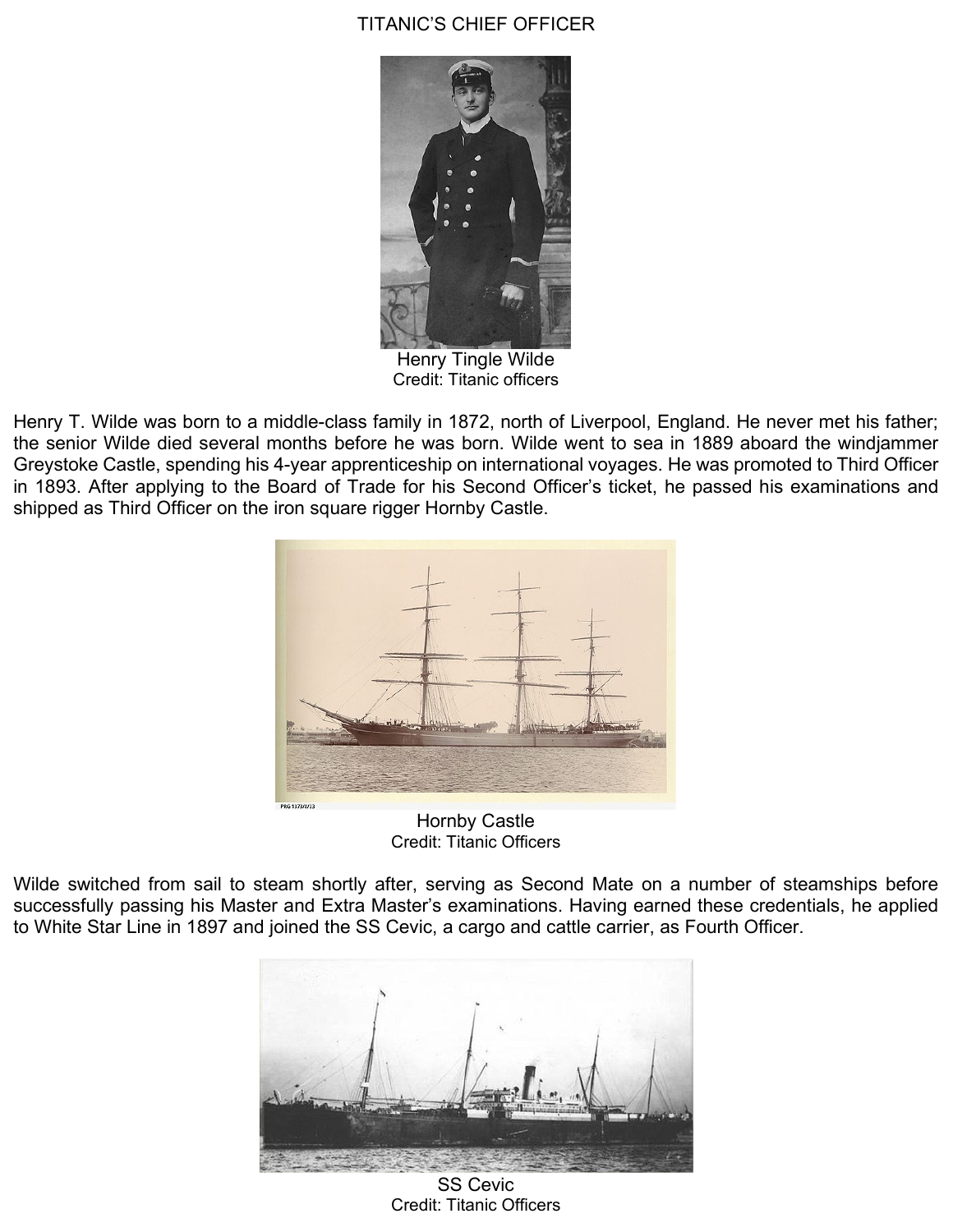Cevic was a large vessel and could transport 1,000 head of cattle. Wilde stayed with her for about a year before transferring to a smaller and older White Star vessel, SS Cufic, White Star's first cattle carrier. Cufic was on loan to a Spanish shipping company and carried horses between Spain and Cuba during the 1895-1898 Cuban War for Independence. While in Cufic, Wilde received first aid training, not a commonly held skill at the time.



SS Cufic



Credit: Titanic Officers Wilde's St. John Ambulance Association Credit: Titanic Officers

Wilde's considerable aptitude as an officer prompted a promotion from Fourth to Second Officer while on his next ship, SS Turic, a passenger and cattle carrier. His future with White Star looked bright, and he was anxious for command. Transferred to the New Zealand run aboard the SS Delphic, he stayed with her for over a year, before returning to Cufic. Eager to get on board larger vessels, Wilde's next ship was SS Persic, on the Liverpool—Cape Town—Sydney run. A passage took about 6 weeks. On the Cape Town—Sidney leg of the trip, Persic transported Australian and New Zealand soldiers wounded in the 1899 Boer War. On her homeward trip to Liverpool, Persic carried a varied cargo of wool, coconut oil, tallow, tin, chrome ore, sheepskins, furs, over 16,000 carcasses of mutton and lamb, butter and 100 passengers.



SS Persic Credit: Titanic Officers

Wilde became an officer in the Royal Naval Reserve in 1902, specializing in gunnery and torpedo tactics. He served on a number of warships, garnering high praise for his professionalism. Widely considered an exemplary officer, he served as Second Officer on the liner RMS Cedric, the largest ship in the world, in 1903. Transferring again to the Australian route, Wilde continued gaining rank and returned to Cedric as Chief Officer in 1910.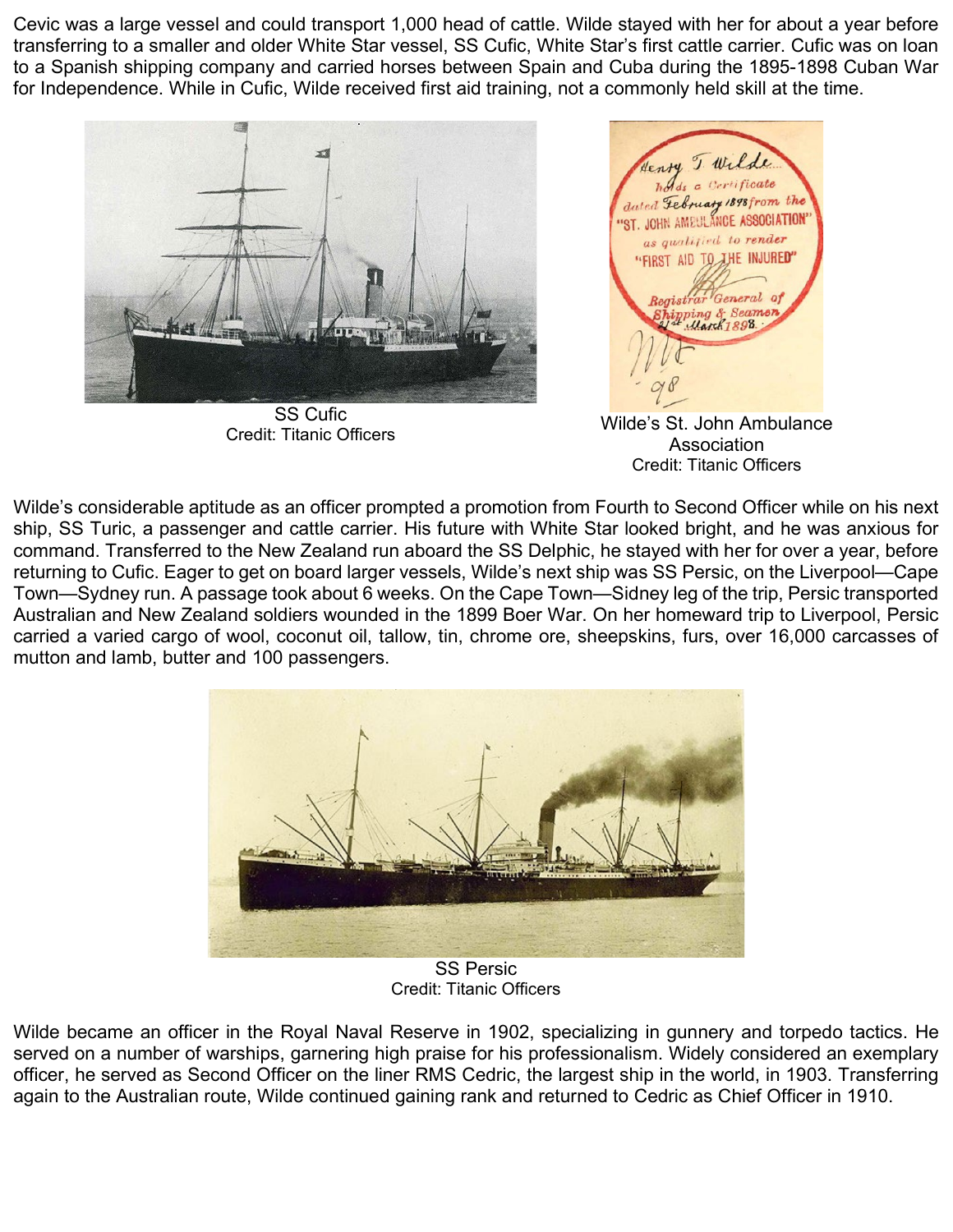

White Star liner Cedric Credit: Royal Navy log books

At this time, Wilde suffered an unbearable personal tragedy: the death of his wife and twin sons from compications of childbirth. Despite this, he had to report for naval training. He wrote his sister-in-law about his depression and apathy in carrying out his naval duties. Gravely concerned about the well-being of his four surviving children, he fell into deep despair. Returning to sea in February as Chief Mate aboard the liner Megantic, he wrote his sisterin-law of his inability to function. He decided to establish a trust, and asked her to be the children's guardian.



SS Zeeland Credit: Titanic Officers

Wilde was then given command of the SS Zeeland, a vessel chartered by White Star. Unable to escape his sorrow, working at sea became a burden. Fellow officers on RMS Teutonic, where he was sent as First Mate, described him as very quiet and efficient. Soon after, in July 1911, he was transferred to the largest ship in the world, RMS Olympic, where he was to serve as Chief Mate under Captain Edward J. Smith.



Wilde on board Olympic. Capt. Smith seated center Credit: Titanic Officers